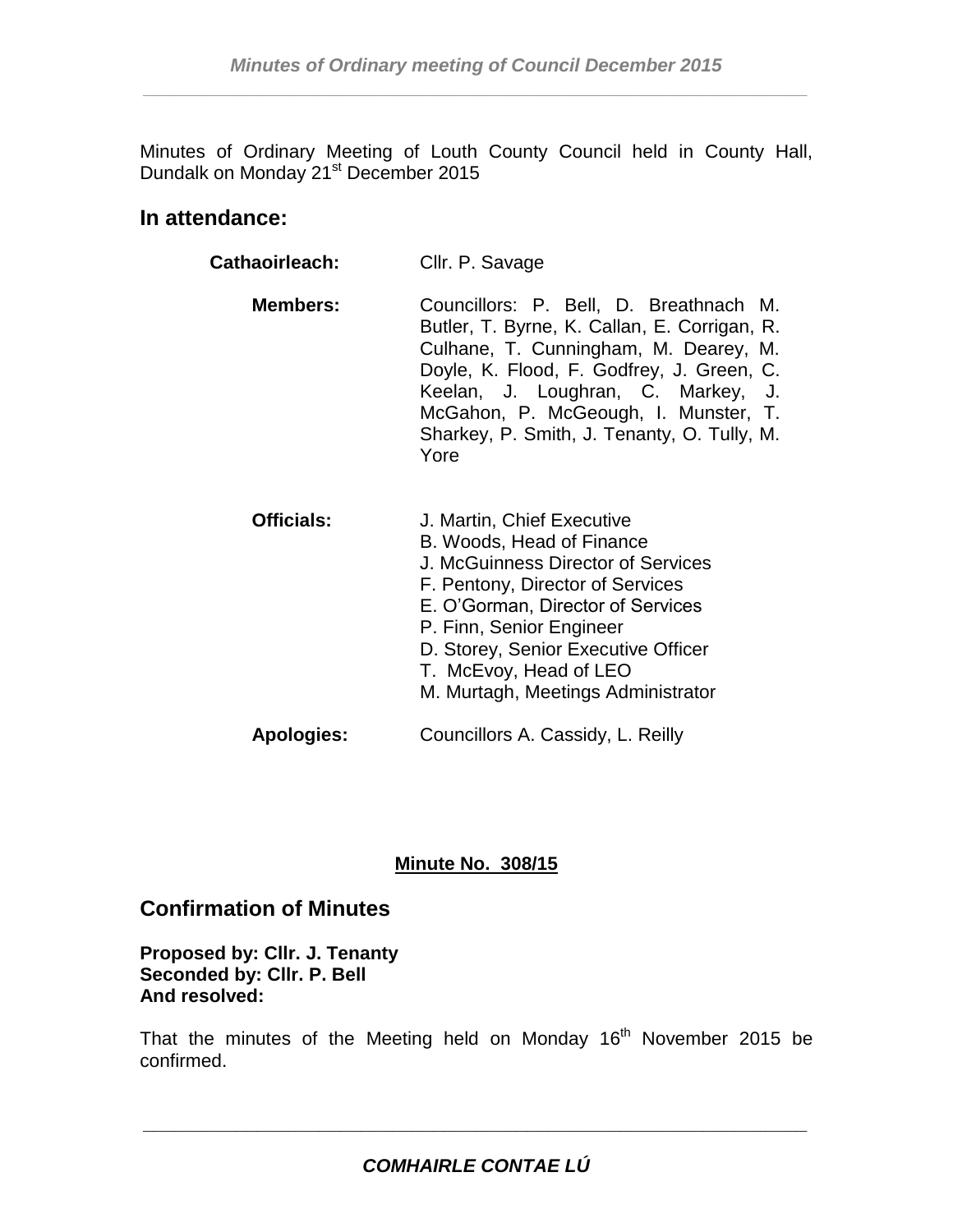#### **Proposed by: Cllr. D. Breathnach Seconded by: Cllr. P. Bell And resolved:**

That the minutes of the Statutory Budget Meeting held on Monday 16<sup>th</sup> November 2015 be confirmed.

#### **Proposed by: Cllr. T. Byrne Seconded by: Cllr. M. Yore And resolved:**

That the minutes of the Reconvened Budget Meeting held on Monday 23<sup>rd</sup> November 2015 be confirmed

### **Minute No. 309/15**

# **Matters Arising**

- Standing order No. 11 (iii) not yet amended on approval of members. Listed on Agenda and agreed to take item immediately after Matters Arising.
- Invitation to Louth Agricultural Show Committee to make presentation to Council to be discussed at January CPG Meeting.

#### **Minute No. 310/15**

**Amendment of Standing Order No. 11 (iii) – To remove reference to Presentation of Report from Chairperson of Strategic Policy Committee as adopted by Council on 6th June 2014**

**Proposed by: Cllr. P. Bell Seconded by: Cllr. M. Yore**

A number of members expressed concern at the impact of the amendment and the fact that it could be four or five months before minutes of an SPC meeting were provided for information. The Chief Executive clarified that the purpose of the amendment was to give legal effect to the decision taken by Council and that Members could accept or reject the proposal. No written report was presented in the matter.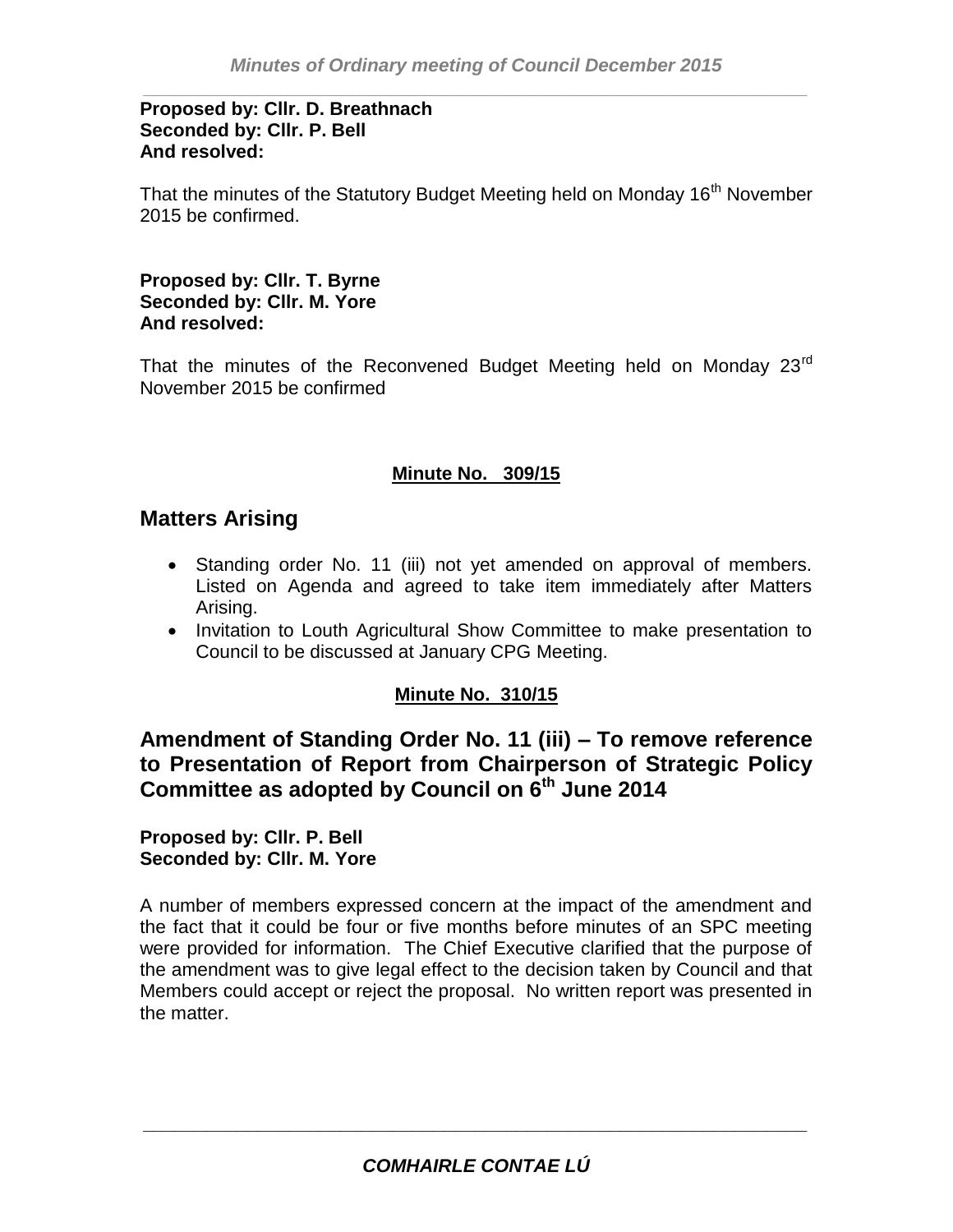There followed a roll call vote on the matter:

| For:            | Cllrs: P. Bell, D. Breathnach, T. Byrne, K.<br>Callan, R. Culhane, M. Doyle, C. Keelan,<br>C. Markey, J. McGahon, P. Savage, J.<br>Tenanty, O. Tully, M. Yore<br><b>Total: Thirteen (13)</b> |
|-----------------|----------------------------------------------------------------------------------------------------------------------------------------------------------------------------------------------|
| <b>Against:</b> | Cllrs. M. Butler, T. Cunningham, M.<br>Dearey, K. Flood, F. Godfrey, J. Green, J.<br>Loughran, P. McGeough, I. Munster, T.<br>Sharkey.<br>Total: Ten (10)                                    |
| <b>Absent:</b>  | Cllrs. A. Cassidy, E. Corrigan, K. Meenan,<br>D. Minogue, L. Reilly, T. Sharkey<br>Total: Six (6)                                                                                            |

The proposal to amend Standing Order Number 11 (iii) to remove the reference to the Presentation of Report from Chairperson of Strategic Policy Committees as adopted by Council on  $6<sup>th</sup>$  June 2014 was carried

# **Minute No. 311/15**

# **Minutes for noting**

The following minutes were noted by the members.

Borough District of Drogheda 2<sup>nd</sup> November 2015 Corporate Policy Group 6<sup>th</sup> November 2015 Housing, Community Planning & Emergency Services SPC 22<sup>nd</sup> Sept 2015 Infrastructure, European & Cross Border Affairs & Sustainable Energy  $SPC 24<sup>th</sup>$  Sept 2015 Municipal District of Ardee 5<sup>th</sup> November 2015 Municipal District of Dundalk 3<sup>rd</sup> November 2015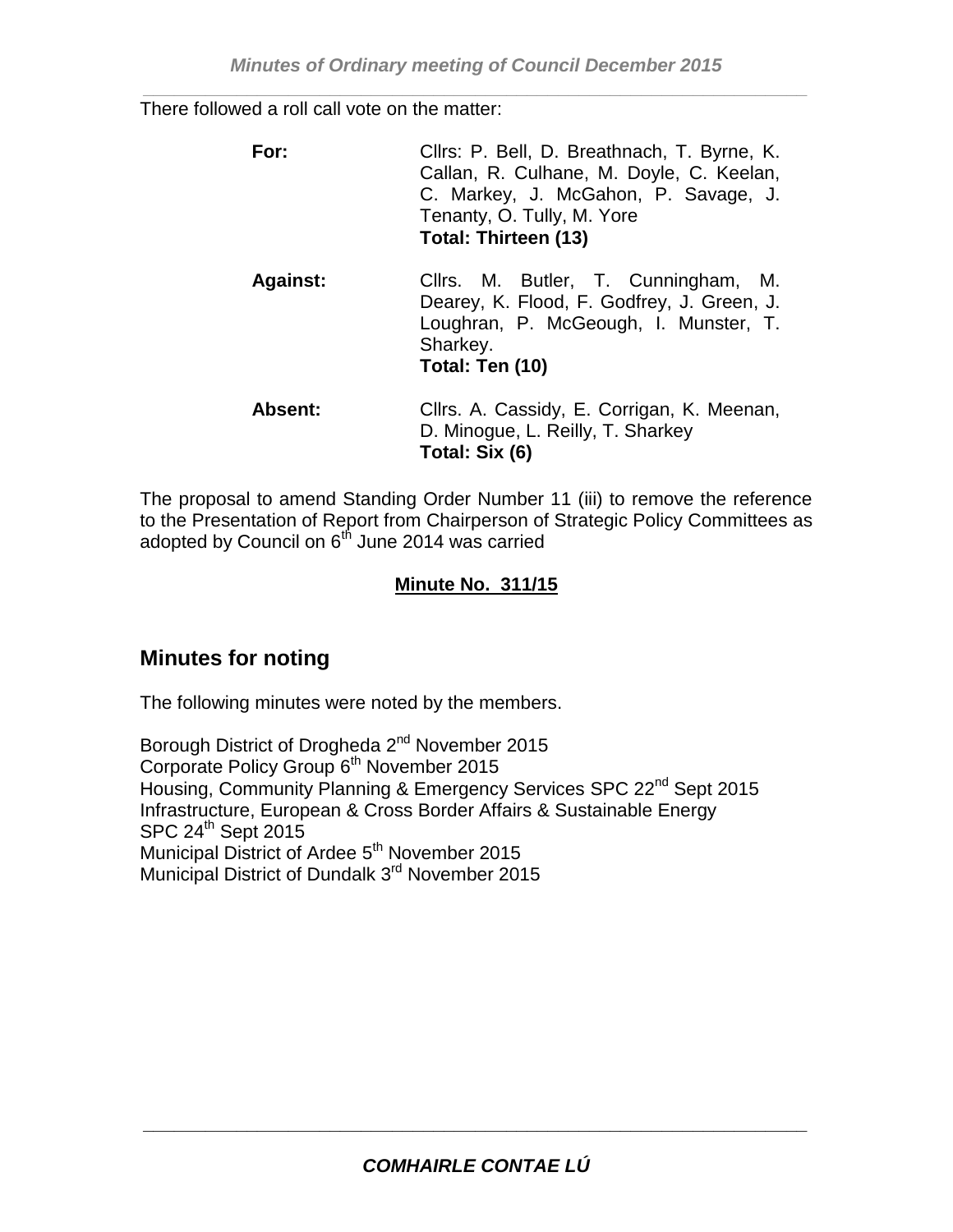#### *\_\_\_\_\_\_\_\_\_\_\_\_\_\_\_\_\_\_\_\_\_\_\_\_\_\_\_\_\_\_\_\_\_\_\_\_\_\_\_\_\_\_\_\_\_\_\_\_\_\_\_\_\_\_\_\_\_\_\_\_\_\_\_\_* **Minute No. 312/15**

# **Chairman's Report – Corporate Policy Group Meeting held on 11th December 2015**

The Cathaoirleach, Cllr. P. Savage presented the report. Following discussion on the Narrow Water Bridge Project it was resolved on the proposal of Cllr. T. Sharkey, seconded by Cllr. K. Flood to write to both Governments highlighting the need to identify and agree an alternative funding source given that the new INTERREG programme doesn't include provision for this type of project. Members further agreed to write to the Department highlighting the need for additional financial support for repairs to listed buildings.

### **Minute No. 313/15**

# **Monthly Management Report**

Members considered the Management Report dated  $7<sup>th</sup>$  December 2015. Queries in regard to the report were addressed by the Chief Executive, Members of the Management Team, and Senior Staff. Issues addressed included:-

- Leasing Progress Report Units not approved as suitable by local authority
- Local Development Strategy (Leader Plan) being progressed for approval by LCDC in January 2016
- Agreed that energy policy must be developed by local authority particularly following the Paris Declaration
- Collection of Rates improving high write-off relates to high vacancy level
- Choice Based Lettings agreed contract with Open Sky with roll out anticipated in first quarter of 2016
- PPN Representatives to JPC's to be progressed as a matter of urgency
- Loss of outdoor staff having an impact on routine maintenance members were advised that approval to recruit staff was required from the Department of the Environment, Community and Local Government and Department of Public Reform. Currently no money in Roads Budget to recruit but matter will be kept under review.
- Plan for Christmas Lights and/or support for Christmas festivals needs to be put in place for next year.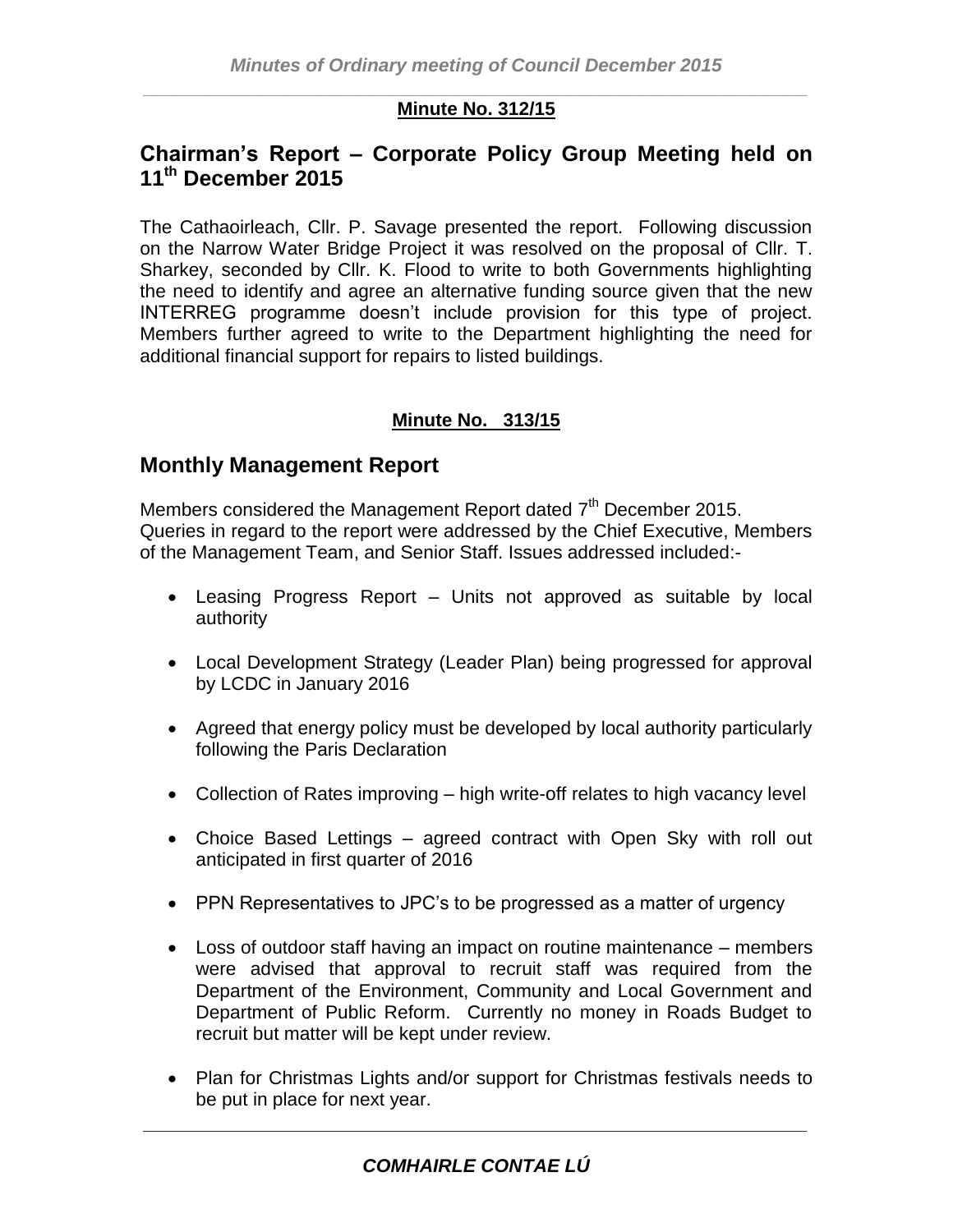- Conditions in Development Plan that proposed name for Housing Developments must be agreed with the Placenames Committee. Condition not included in grants under approval by An Bord Pleanala. On the proposal of Cllr. T. Sharkey, seconded by Cllr. J. Loughran it was resolved to write to An Bord Pleanala asking for consideration of Placenames Policy in any future decisions.
- Agreed that update on remaining 1.5 miles on N53 would be included in future Management Reports
- CPO for Colaiste Cuchulainn Director of Services to confirm details

### **Minute No. 314/15**

# **Votes of Sympathy**

Votes of sympathy were recorded in respect of the following.

Paddy Donnelly, Director of Services and Michael Donnelly, Station Officer, Fire Services on the death of their father Mr. Paddy Donnelly

Family of the late Dermot McElroy

Family of the late Councillor Willie Crawley

### **Minute No. 315/15**

### **Votes of Congratulations**

Mr. David Storey, Senior Executive Officer was congratulated on his appointment to Fingal County Council and thanked for his work in the Housing Department in Louth

### **Minute No. 316/15**

# **Comhairle Na Nóg**

Caoimhe Kerley, Lianne McGuinness and Katie Mc Guinness presented the annual report to Council which highlighted projects undertaken in 2015 and plans for 2016. In 2015 this included project on youth issues including, Relationships, Intergenerational and Healthy Eating as well as the Annual Conference, "Lets go Mental" Video, and visit to Aras an Uachtarain. Plans for 2016 include continuation of Healthy Eating Project and Alcohol / Drugs project in Drogheda. Members congratulated Comhairle Na Nóg and pledged continued support for their initiatives.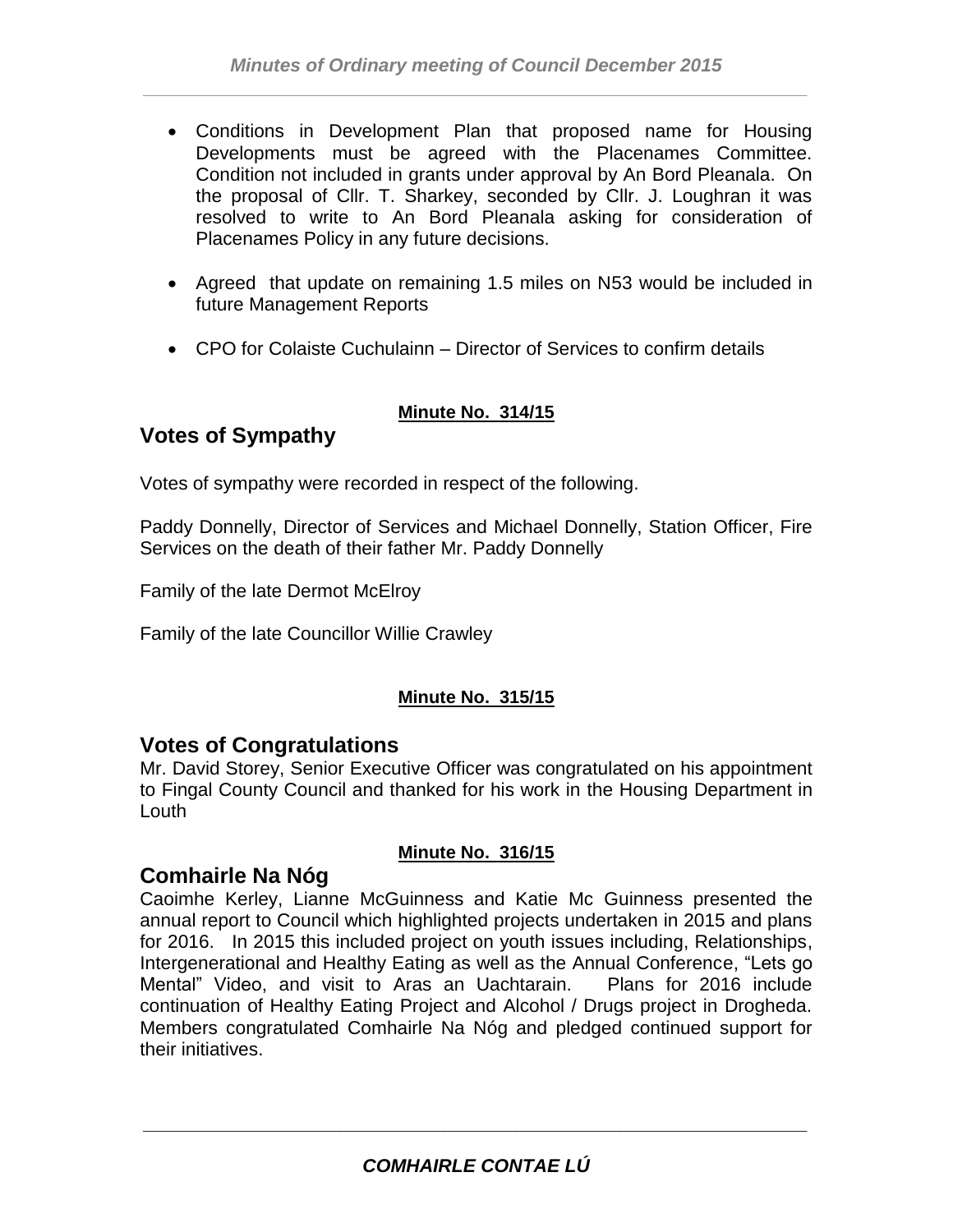#### *\_\_\_\_\_\_\_\_\_\_\_\_\_\_\_\_\_\_\_\_\_\_\_\_\_\_\_\_\_\_\_\_\_\_\_\_\_\_\_\_\_\_\_\_\_\_\_\_\_\_\_\_\_\_\_\_\_\_\_\_\_\_\_\_* **Minute No. 317/15**

# **Section 183 Notice**

Proposed renewal of lease and Service Level Agreement on housing units 40 to 51 inclusive at Cluan Fada, Lis na Dara, Dundalk to Cluid Housing Association

**Proposed by: Cllr. P. Bell Seconded by: Cllr. F. Godfrey And resolved:**

A number of members expressed concern at the low cost applied to the lease and the fact that the market hadn't been tested. It was agreed that a copy of the Service Level Agreement would be provided to the members for information only.

There followed a roll call vote on the matter:

| For:            | Cllrs: P. Bell, D. Breathnach, M. Butler, T.<br>Byrne, K. Callan, R. Culhane, M. Dearey,<br>F. Godfrey, C. Keelan, C. Markey, J.<br>McGahon, P. Savage, P. Smyth, J.<br>Tenanty, O. Tully,<br>Total: Fifteen (15) |
|-----------------|-------------------------------------------------------------------------------------------------------------------------------------------------------------------------------------------------------------------|
| <b>Against:</b> | Cllrs. E. Corrigan, T. Cunningham, K.<br>Flood, J. Loughran, P. McGeough, I.<br>Munster, T. Sharkey.<br>Total: Seven (7)                                                                                          |
| Abstain:        | Cllrs M. Doyle Total: one (1)                                                                                                                                                                                     |
| <b>Absent:</b>  | Cllrs. A. Cassidy, J. Green, K. Meenan, D.<br>Minogue, L. Reilly, M. Yore                                                                                                                                         |

#### **Total: Six (6)**

Accordingly it was agreed to confirm the renewal of lease and Service Level Agreement on housing units 40 to 51 inclusive at Cluan Fada, Lis na Dara, Dundalk to Cluid Housing Association.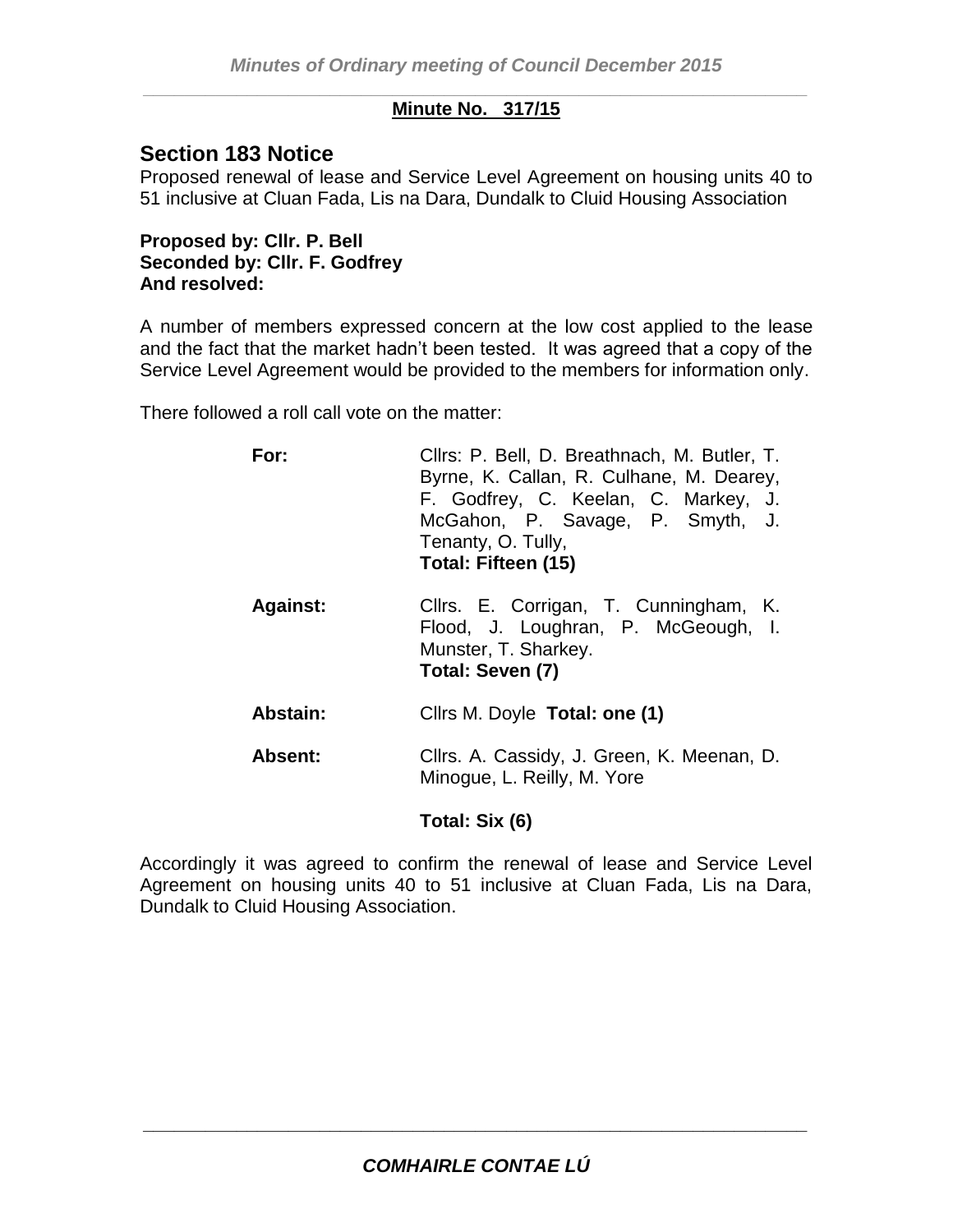#### *\_\_\_\_\_\_\_\_\_\_\_\_\_\_\_\_\_\_\_\_\_\_\_\_\_\_\_\_\_\_\_\_\_\_\_\_\_\_\_\_\_\_\_\_\_\_\_\_\_\_\_\_\_\_\_\_\_\_\_\_\_\_\_\_* **Minute No. 318/15**

# **Section 183 Notice**

Proposed renewal of lease and service level agreement on housing units No. 1 to 17 (inclusive) and commercial facility at Great Northern Haven, Barrack Street, Dundalk to Cluid Housing Association

**Proposed by: Cllr. O. Tully Seconded by: Cllr. M. Dearey And Resolved:**

Cllr. C. Keelan declared a conflict of interest in the matter.

Members were advised that a different funding mechanism applies in this case, that the project is covered by the Code of Conduct that applies to all voluntary bodies and that the executive is happy with the manner in which the project is managed. Members requested that the Service Level Agreement be amended to provide for Local Authority representation on the board.

Accordingly it was agreed to confirm the renewal of lease and service level agreement on housing units No. 1 to 17 (inclusive) and commercial facility at Great Northern Haven, Barrack Street, Dundalk to Cluid Housing Association

### **Minute No. 319/15**

# **Capital Assistance Scheme 2015**

That Council, hereby agrees to advance a loan in the sum of €156,865 to Clanmil Ireland Housing Association, for the provision of 1 (one) unit of accommodation at 27 Cherrywood Close, Termonabbey, Drogheda, Co. Louth.

#### **Proposed by: Cllr. O. Tully Seconded by: Cllr. P. Smith**

J. McGuinness, Director of Services advised that this property was the third of the units approved by the Department under the Capital Assistance Scheme. Members queried the high figure when similar properties in the estate sold for much less. It was confirmed that it was Clanmill Ireland Housing Association, and not the Local Authority that was purchasing the property, but noted that adaptation and legal costs were included in the overall figure.

The loan was approved on a show of hands.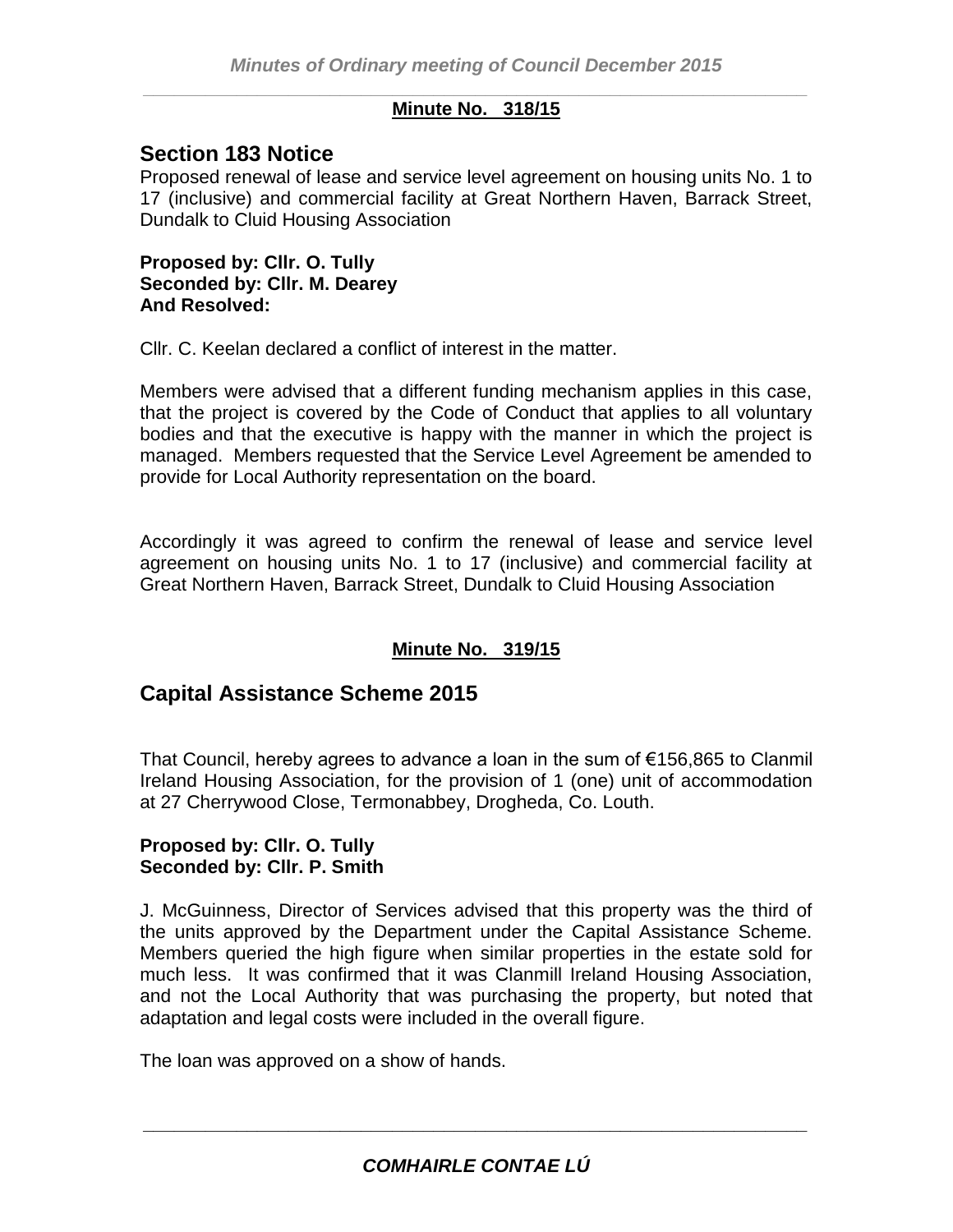# **Minute No. 320/15**

# **Local Government Audit Committee Charter**

**Proposed by: Cllr. P. Bell Seconded by: Cllr. P. Smith And resolved**

To adopt the Local Government Audit Committee Charter as presented.

# **Minute No. 321/15**

# **Members Community Grants**

**Proposed by Cllr. M. Doyle Seconded by Cllr. J. McGahon And resolved:** 

To approve the allocation of Members Community Grants numbering one (1) as circulated with the agenda.

#### **Minute No. 322/15**

# **Conference and Events**

**Proposed by Cllr. P. Savage Seconded by Cllr. F. Godfrey And resolved:** 

To approve the attendance of members recorded in the Conference and Events register at such conference and events listed with the agenda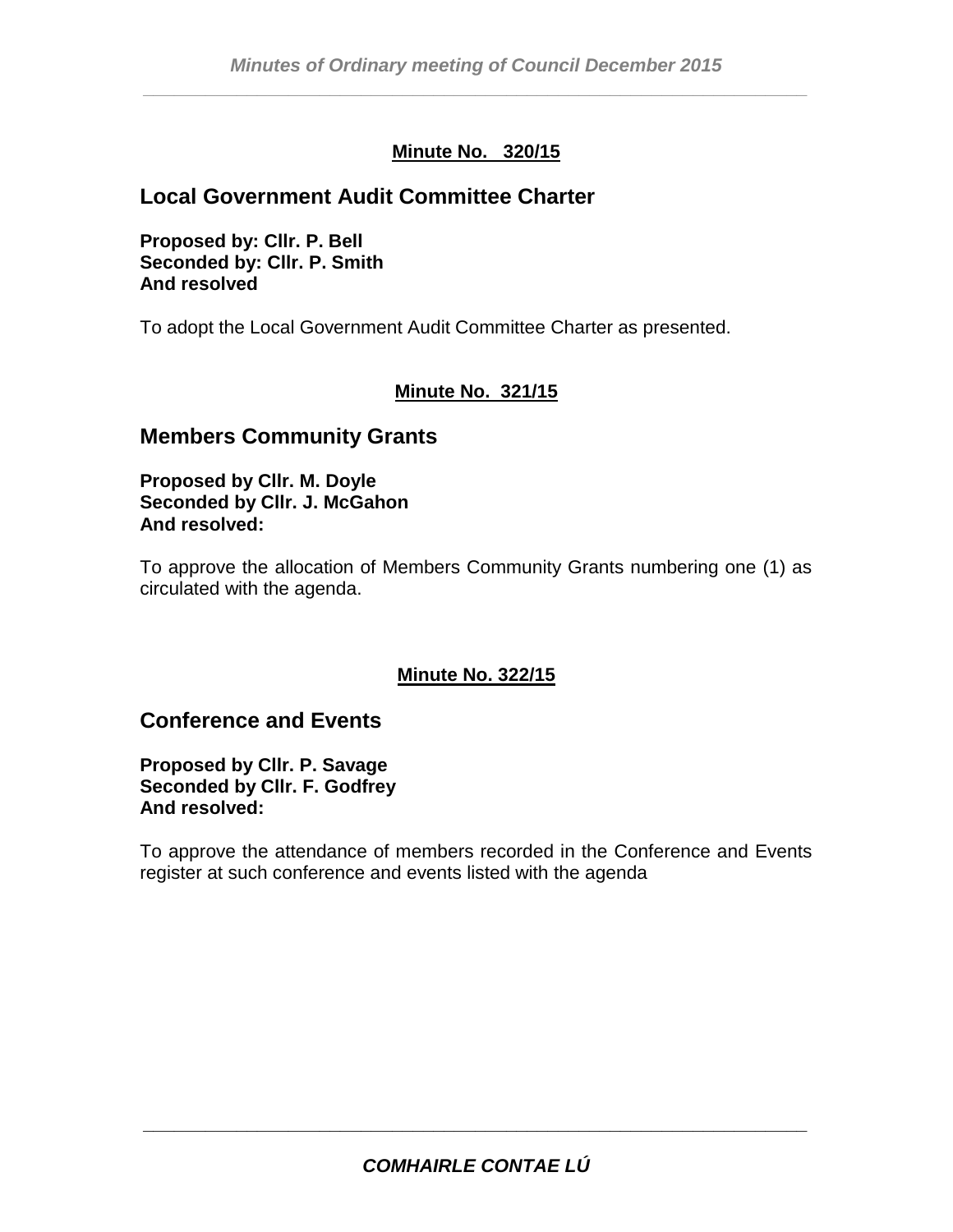### **Minute No. 323/15**

### **Notice of Motion**

**Proposed by Cllr. M. Yore Seconded by Cllr. D. Breathnach And Resolved:**

"That Louth County Council writes to the Minister for Justice demanding extra Garda resources are made permanent in County Louth and insist that reforms are made and enforced in law on our criminal justice system"

#### **Reply:**

**During discussion members agreed that resources must be allocated and evidence based data and agreed with the spirit of the motion in terms of the need for additional garda resources to be made permanent**

### **Minute No. 324/15**

# **Notice of Motion**

**Proposed by Cllr. I. Munster Seconded by Cllr. K. Flood And Resolved:**

County Louth Housing SPC calls on Minister Alan Kelly to increase the HAP payments in Louth pending review of the rent caps

#### **Reply:**

**During discussion it was clarified for members that tenants on HAP remain on Transfer List rather than Housing List but they must apply within two weeks of going on HAP to be included on Transfer List**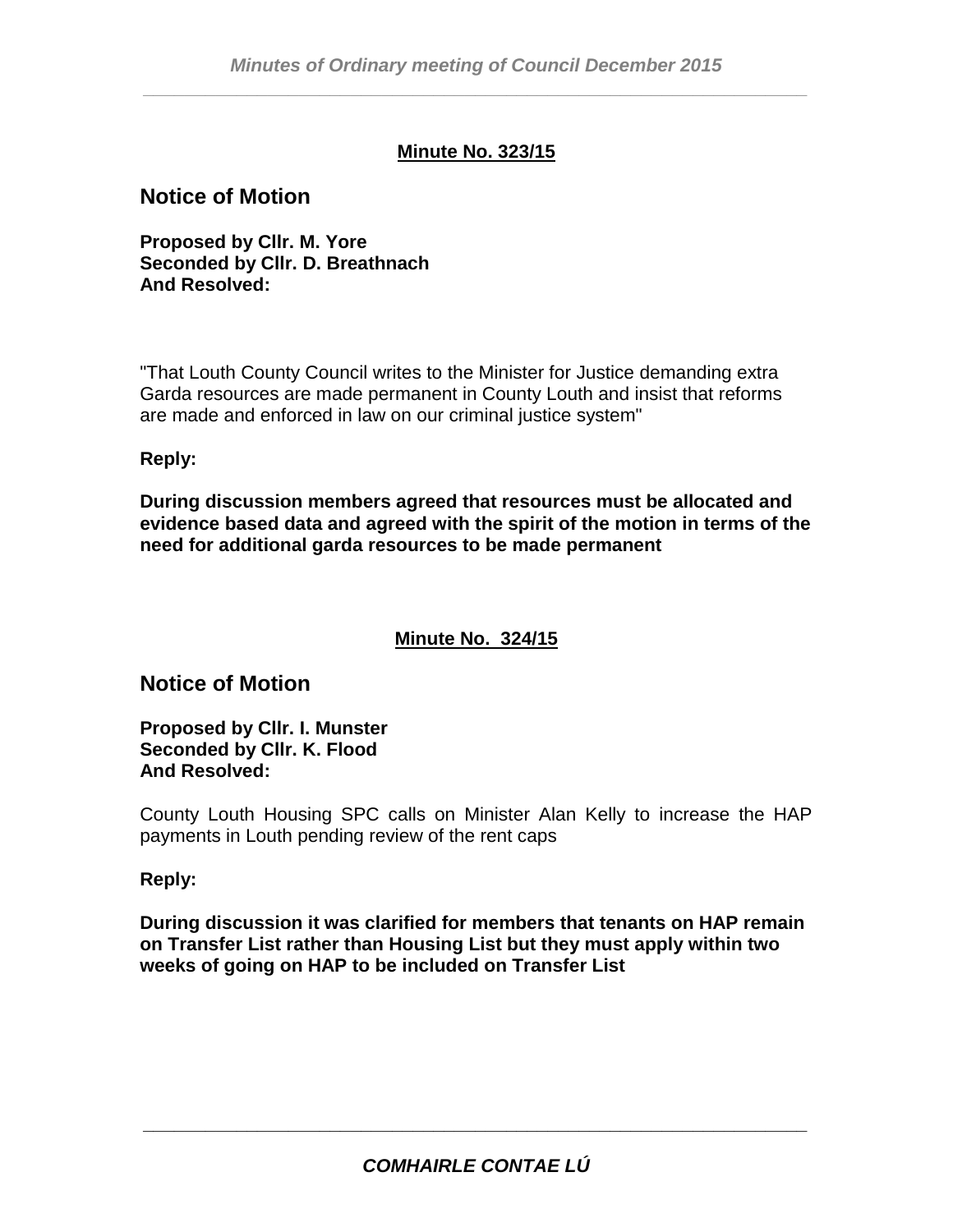# **Minute No. 325/15**

# **Notice of Motion**

#### **Proposed by Cllr. P. Bell Seconded by Cllr. P. Smith**

"That this Council takes urgent steps to replace the thatched roofs on Drogheda's last two remaining thatched cottages located on Crushrod Avenue and Donore Road. And if needs be that Council directly engage a Thatcher for this purpose and to intervene in the County where it has been identified that other thatched cottages are in danger of being lost forever to our local and national heritage"

# **Reply:**

**The Planning and Development Act 2000 (as amended) places a duty on the owners and occupiers of protected structures to protect structures from endangerment. Under Section 59 of the Act where, in the opinion of the Planning Authority, that it is necessary to do so in order to prevent a protected structure from becoming or continuing to be endangered, the authority shall serve a notice on the owner or occupier. After serving a notice, a Planning Authority may, at its discretion, assist the person in carrying out the works required under the notice and provide such assistance in any form it considers appropriate. The Planning Authority may also take such steps as it considers reasonable and necessary to give effect to the terms of the notice and may recover from the owner any expenses reasonably incurred by it.**

**In County Louth there are approximately 75 thatched cottages which were last surveyed in 2002. It is intended to re survey these structures next year.** 

**In relation to the Thatch Pub at Donore Road, Drogheda, a Section 59 Notice was served on the owner in 2011. The Council encouraged the owners to apply for funding under the Structures at Risk Fund 2015 Scheme, to carry out necessary repairs on the roof including re thatching. The estimated cost submitted as part of this application was** 

**€100,000.Unfortunately Louth was not successful in receiving any funding from this Scheme in 2015. . No application was**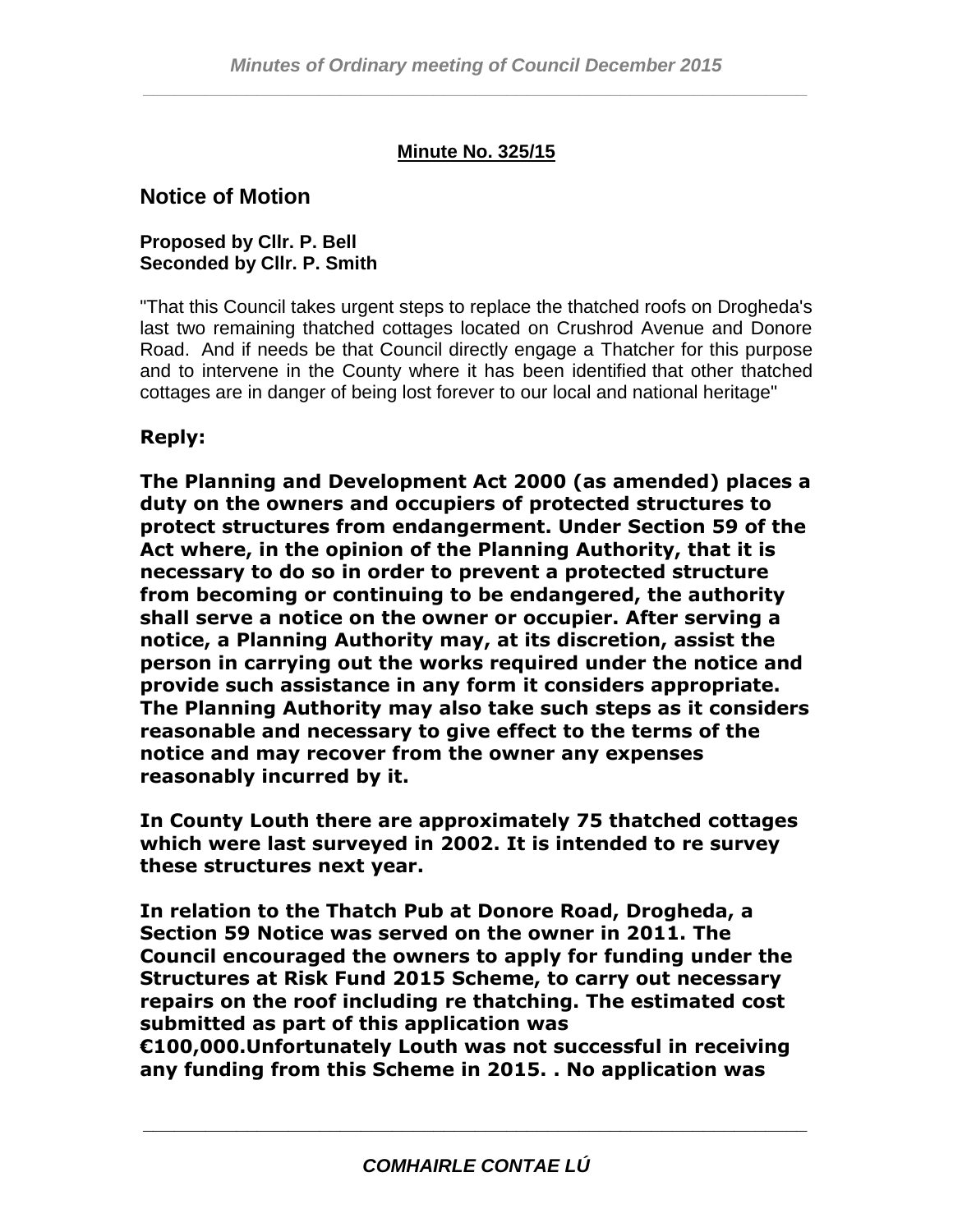**made for funding by the owner under the 2016 Built Heritage Investment Scheme.** 

**A section 59 notice was also served on the owner of Harty's Thatch, Crushrod Avenue, Drogheda in 2008. Re thatching was carried out in 2009 and 2010. However it is evident that the structure is deteriorating and will require further intervention. Again at the suggestion of the Council the owner applied for funding under the Structures at Risk Fund 2015 Scheme but was not successful. No application was made for funding by the owner under the 2016 Built Heritage Investment Scheme.** 

**The cost of re thatching can range from €30,000 to €60,000 depending on the condition and size of the building. This does not include other necessary works that may be required on the roof structure. Whilst there are grants from Central Government to assist owners the amounts available are only sufficient to cover a small proportion of the costs. The 2016 Built Heritage Investment Scheme for example is €50,000 for County Louth with a cap of €10,000 per individual project. The Planning and Development Act does allow Local Authorities to make funds available for the re thatching of structures once they are Protected Structure. However there is no provision for this in the current budget and substantial funds are likely to be required to fund any meaningful intervention, on a county wide basis.**

*During discussion Members were advised that funding available is totally inadequate to address the problem. Further noted that neither properties had applied under the current grant scheme but that discussion had been held with one property owner and attempts are being made to establish contact with the other owner. The urgency of the situation was acknowledged and the removal of polythene cover from the thatch was considered necessary. The opportunity to train new thatchers under the LEADER Programme was suggested and the need to implement Derelict Sites Legislation, if necessary, recommended.*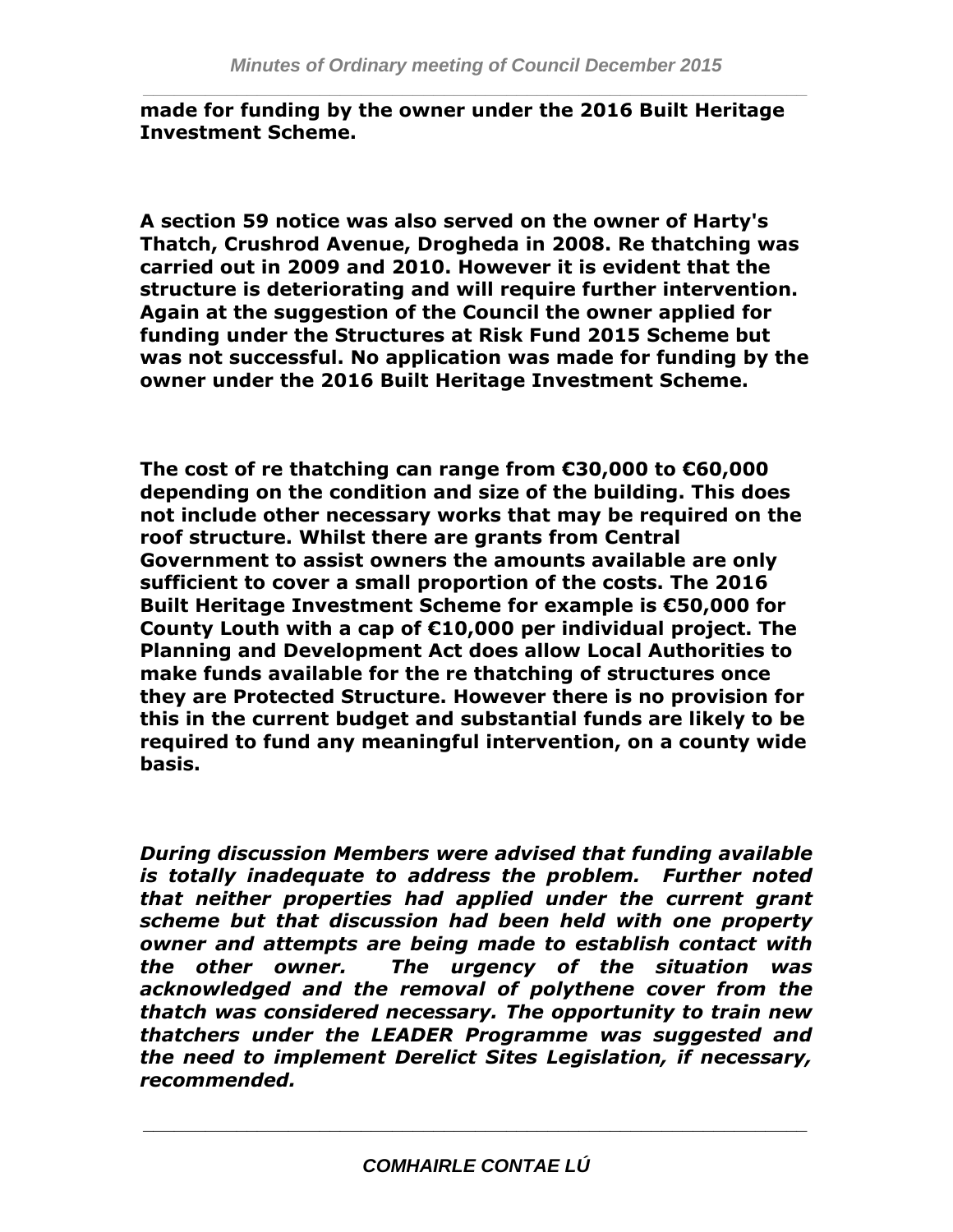#### **Minute No. 326/15**

# **Notice of Motion**

#### **Proposed by Cllr. T. Byrne Seconded by Cllr. M. Butler**

"That Louth County Council calls on Mr. Alan Kelly TD, Minister for the Environment, Community and Local Government to write to Irish Water, instructing them to accept responsibility for all the mains, sewerage and infrastructural maintenance, including those running through non-public property and that appropriate funding be made available

#### **Following discussion where concern was expressed by the lack of clarity of the motion, and amended motion was proposed by Cllr. T. Byrne and seconded by Cllr. F. Godfrey**

That Louth County Council calls on Mr. Alan Kelly TD, Minister for the Environment, Community and Local Government to write to Irish Water, instructing them to accept responsibility for all the mains, sewerage and infrastructural maintenance, including those running through non-public property but excluding commercial property, apartments paying management fees and housing estates not taken in charge and that appropriate funding be made available.

#### **The amended motion was approved on a show of hands.**

#### **Minute No. 327/15**

### **Notice of Motion**

**Proposed by Cllr. I. Munster Seconded by Cllr. E. Corrigan**

Calling on Louth County Council to provide free to use Hippocampe All Terrain Beach Wheelchairs at Blue Flag beaches in Louth to facilitate people with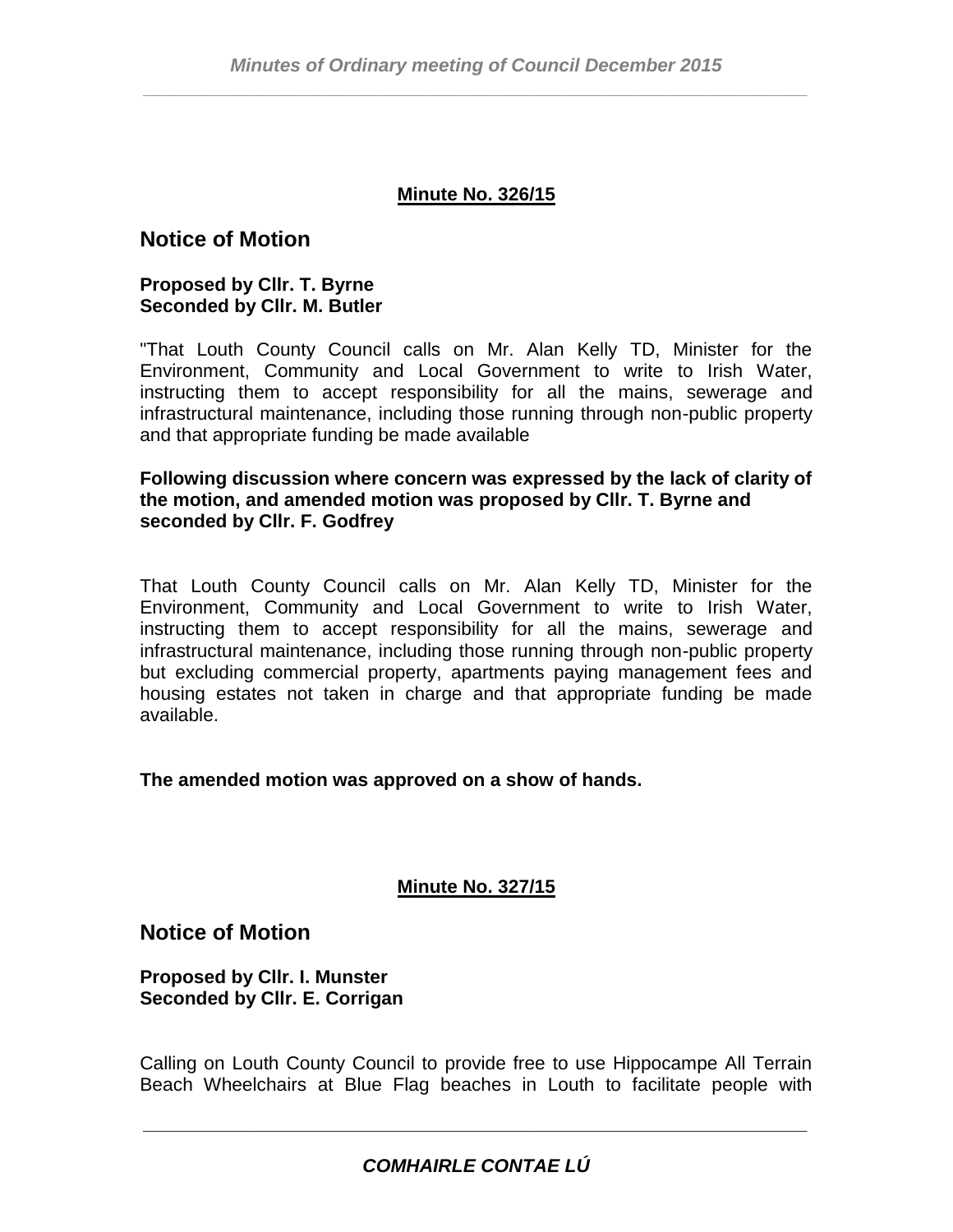disabilities to access amenities similar to their peers in society. Wexford County Council have been the first to provide such Hippocampe Beach Wheelchairs for people with disabilities which are also IWA approved.

# **Reply:**

**Preliminary research indicated that a Hippocampe Beach Wheelchair costs approx 3,000 euro and civil works would also be required at the beaches which would further add to the cost. There is also the issue of who would be responsible for the management (to include storage) and use of the units as it cannot form part of the job specification for Lifeguards. Further discussions will continue with Wexford County Council to assess the viability and success of the pilot scheme, but it must be noted that the cost of purchase of the units and any civil works necessary would have to be met from existing Municipal District Budgets or the main Local Authority Budget as approved**

*Members agreed that the Executive would revert with proposals for one Blue Flag Beach in the county and would examine the FLAG scheme as a possible source of funding for the unit and any associated civil works*

### **Minute No. 328/15**

**Motions from other Councils.**

Municipal District of Carrickmacross 27/11/2015

*Agreed that officials from Infrastructure Section will meet with officials from Monaghan County Council and provide report to Dundalk Municipal District*

- Sligo County Council 5/11/2015
- South Dublin County Council 9/11/2015